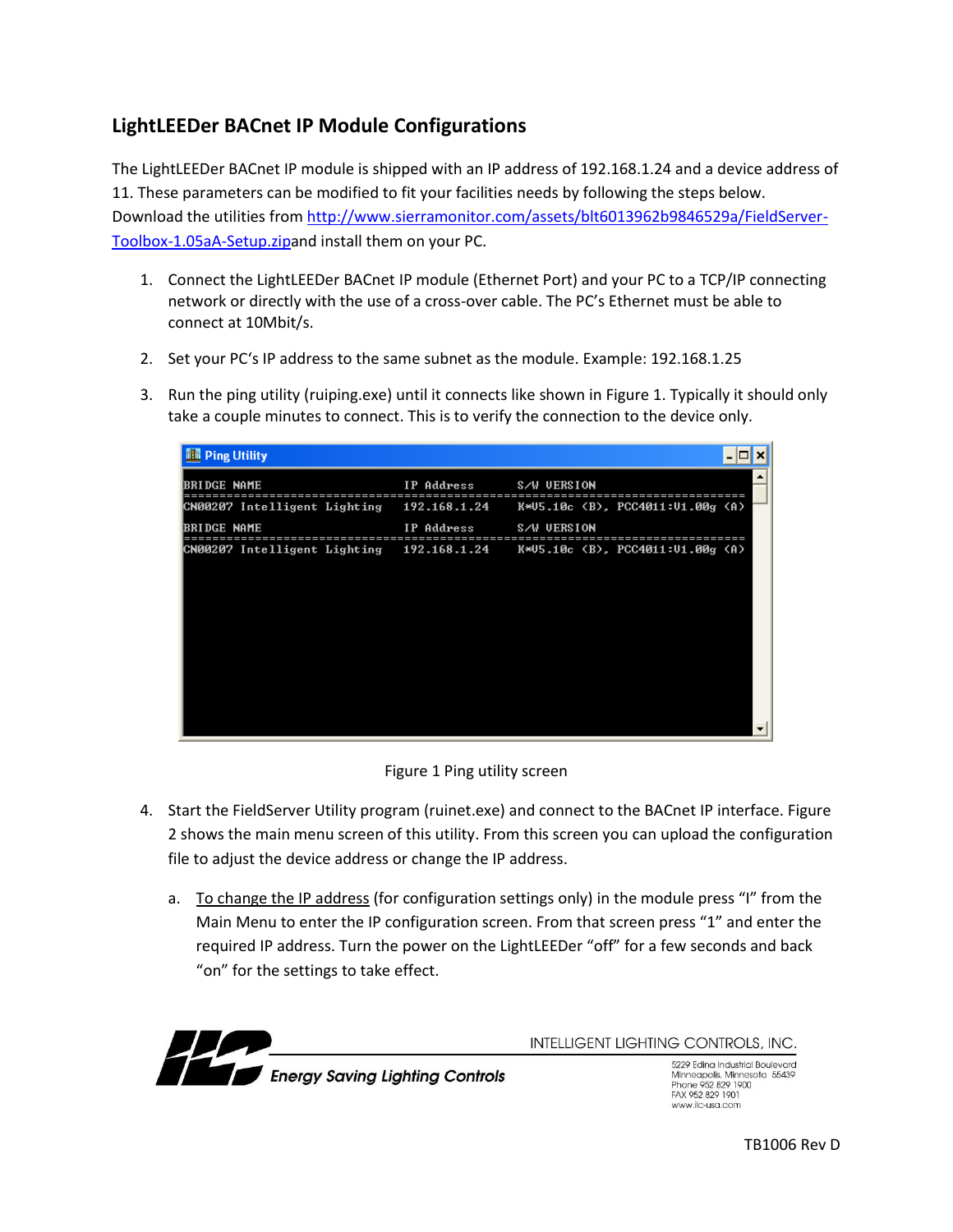b. To change the device address in the module press "U" from the Main Menu to enter the Upload Configuration from FieldServer screen. Press "U" to start the upload (a upload screen will show the progress of the transfer). See figure 3. Open the downloaded config.csv with Microsoft Excel and adjust the device address area (server side node ID) as shown in figure 4 to the address required. Save the configuration file in the same format and close the Excel program. From the Main Menu of the ruinet program select "D" to enter the Download Configuration to FieldServer screen. Press "D" to start the download. Turn the power "off" to the module for a few seconds and back "on" for the settings to take effect.



Figure 2 Main Screen



INTELLIGENT LIGHTING CONTROLS, INC.

5229 Edina Industrial Boulevard Minneapolis. Minnesota 55439<br>Phone 952 829 1900 FAX 952 829 1901 www.ilc-usa.com